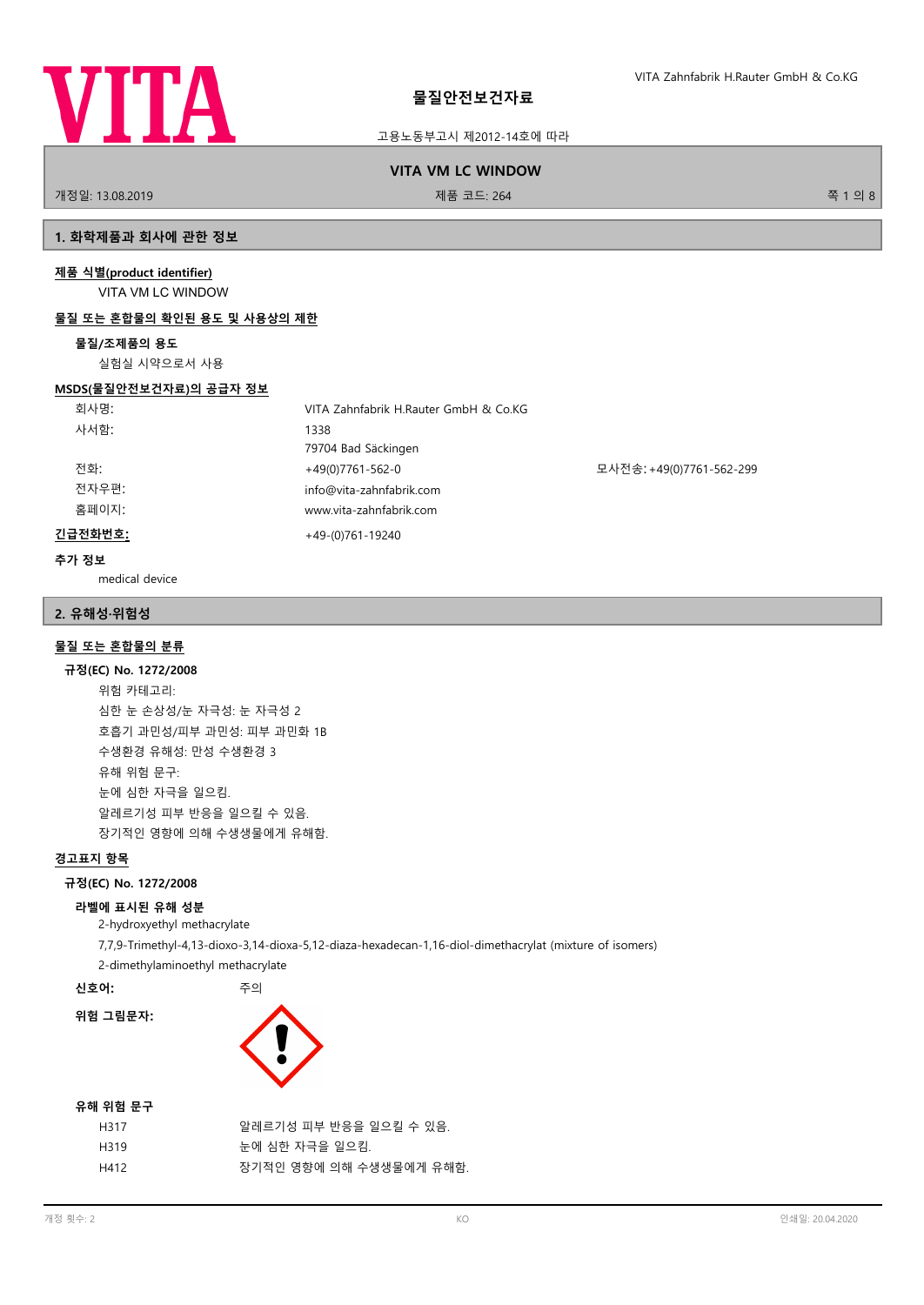

### 고용노동부고시 제2012-14호에 따라

### **VITA VM LC WINDOW**

개정일: 13.08.2019 제품 코드: 264 쪽 2 의 8

### **예방 정보**

| P261      | (분진·흄·가스·미스트·증기·스프레이)의 흡입을 피하시오. |
|-----------|----------------------------------|
| P280      | (보호장갑 보호의 보안경 안면보호구)를(을) 착용하시오.  |
| P362+P364 | 오염된 의복은 벗고 다시 사용 전 세척하시오.        |

### **유해성.위험성 분류기준에 포함되지 않는 기타 유해성.위험성**

아무런 정보가 없다.

### **3. 구성성분의 명칭 및 함유량**

### **혼합물**

### **유해 성분**

| CAS 번호        | 명칭                                                                                                          | 양            |
|---------------|-------------------------------------------------------------------------------------------------------------|--------------|
|               | GHS-분류                                                                                                      |              |
| 72869-86-4    | 7,7,9-Trimethyl-4,13-dioxo-3,14-dioxa-5,12-diaza-hexadecan-1,16-diol-dimethacrylat (mixture of<br>(isomers) | $30 - 35 \%$ |
|               | Skin Sens. 1B, Aquatic Chronic 3; H317 H412                                                                 |              |
| 94108-97-1    | Ditrimethylolpropane Tetraacrylate                                                                          | $10 - 15 \%$ |
|               | Eye Irrit. 2, Aquatic Chronic 2; H319 H411                                                                  |              |
| $79 - 41 - 4$ | Methacrylsäure                                                                                              | < 1 %        |
|               | Acute Tox. 3, Acute Tox. 4, Acute Tox. 4, Skin Corr. 1A, STOT SE 3; H311 H332 H302 H314<br>H335             |              |
| 2867-47-2     | 2-dimethylaminoethyl methacrylate                                                                           | < 1 %        |
|               | Acute Tox. 4, Acute Tox. 4, Skin Irrit. 2, Eye Irrit. 2, Skin Sens. 1; H312 H302 H315 H319 H317             |              |

H 전체 문구: 16장을 참조하시오.

### **4. 응급조치 요령**

# **응급 처치**

# **흡입후**

신선한 공기를 공급한다. 의심이 되거나 증상이 발견되면 진찰을 받는다.

### **다음 피부 접촉**

피부와 접촉시 즉시 물 와(과) 비누로 씻어 낸다. 오염된 모든 의복은 즉시 벗고 다시 사용 전 세척하시오. 의사의 치료 필요. 피부와 접촉시 즉시 물 와(과) 비누로 씻어 낸다.

### **가. 눈에 들어갔을 때**

눈에 접촉된 경우에는 충분한 시간 동안 눈꺼풀을 연 상태로 물로 헹구고 즉시 안과 의사의 진찰을 받는다.

### **먹었을 때**

구강을 즉시 헹군 후 물을 충분히 마신다.

### **가장 중요한 급성 및 지연성 증상과 영향**

아무런 정보가 없다.

# **즉시 의료진의 진찰과 특별 치료가 필요함**

증상에 따라 치료하시오.

### **5. 폭발·화재시 대처방법**

# **소화제**

### **적절한 소화물질**

주변 환경에 따라 소화 방법을 선택한다.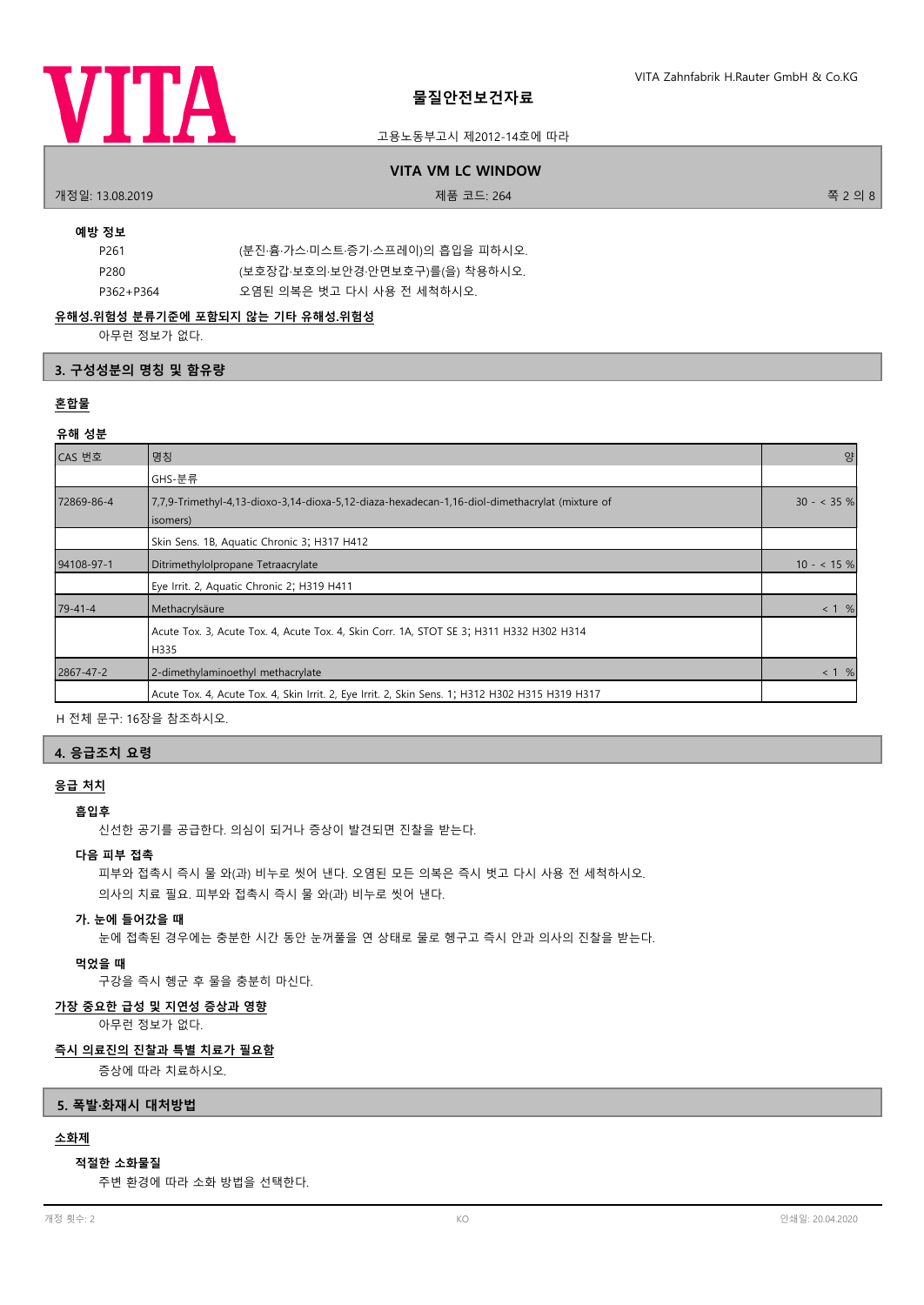

### 고용노동부고시 제2012-14호에 따라

**VITA VM LC WINDOW**

.<br>개정일: 13.08.2019 제품 코드: 264 전 2012 12:05:07 제품 코드: 264 전 3 의 8 원 3 의 8 원 3 의 8 원 3 의 8

### **물질이나 혼합물로 부터 발생하는 특별한 위험**

비가연성.

#### **소방대원을 위한 정보**

자급식 호흡구와 화학물질 방호복을 착용하시오. 전신 보호복.

**추가 정보**

가스/증기/연무를 물 분사로 가라앉힌다. 오염된 소화수는 별도로 모은다. 하수설비나 수환경에 유입되지 않게 한다.

**6. 누출 사고 시 대처방법**

#### **개인 예방조치, 보호구 및 응급조치**

적절히 환기하시오. 가스/연기/증기/에어로솔을 흡입하지 않는다. 피부와 눈, 그리고 의복과 접촉하지 않도록 한다. 개인 보호 장비 사용.

#### **환경 보호 조치**

하수설비나 수환경으로 유출되지 않게 한다.

#### **정화 및 제거 방법 및 물질**

기계적으로 수집한다. 인수한 물질을 폐기물 규정에 따라 처리한다.

#### **다른 항을 참조**

안전 취급: 참조 단락 7 개인 보호구: 참조 단락 8 폐기물 처리: 참조 단락 13

#### **7. 취급 및 저장방법**

### **안전취급요령**

어떤 특별한 주의 조치가 필요하지 않다. **안전취급 요령**

#### **화재와 폭발 예방 조치**

어떤 특별한 화재예방 조치가 필요하지 않다.

### **피해야 하는 물질 정보를 포함한 안전 저장 조건**

**보관실 및 용기에 대한 요구 사항**

컨테이너를 단단히 닫는다.

#### **공동 창고 시설 관련 참고사항**

어떤 특별한 주의 조치가 필요하지 않다.

**8. 노출방지 및 개인보호구**

#### **제어 파라메타(control parameters)**

#### **작업장 한계값**

| CAS 번호    | 명칭                         | ppm | mg/m <sup>3</sup> | 개/㎝ | 범주         |  |
|-----------|----------------------------|-----|-------------------|-----|------------|--|
| $79-41-4$ | 에 메타크릴 산; Methacrylic acid | 20  | 70 <sub>l</sub>   |     | <b>TWA</b> |  |

**노출 방지**



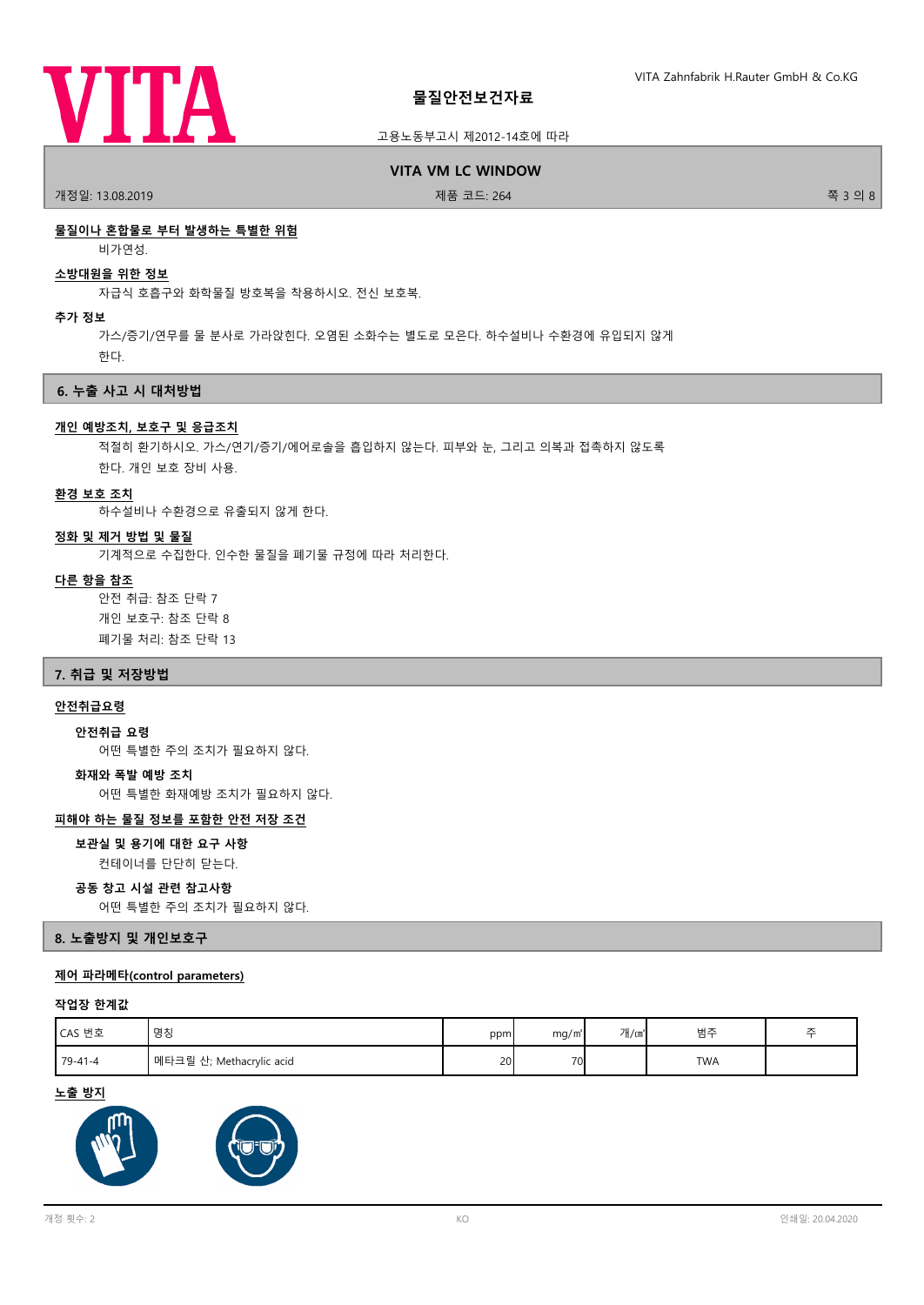

### 고용노동부고시 제2012-14호에 따라

#### **VITA VM LC WINDOW**

.<br>개정일: 13.08.2019 제품 프로그램을 제공하는 것은 제품 코드: 264 전 - 2018 제품 코드: 264 전 - 2018 개정일: 13.08.2019 - 주 4 의 8

### **보호 및 위생 조치**

극도로 오염된 의복은 즉시 폐기한다. 피부 보호 프로그램을 만들어 준수한다. 작업을 끝내고 휴식을 취하기 전에 손과 얼굴을 씻고 필요하면 샤워를 한다. 작업장에서는 식사를 하거나 마시거나 흡연 또는 재채기를 하지 않는다.

### **눈/얼굴 보호**

적절한 눈 보호: 고글.

#### **손 보호**

화학물질을 취급할 때 CE 마크와 4자리 검사번호가 부착된 내화학성 장갑만을 착용해야 한다. 내화학성 보호장갑은 위험물질의 농도와 양, 그리고 작업장의 상황에 따라 적합한 타입을 선택해야 한다. 특별한 용도로 사용할 경우 위에서 언급한 보호장갑의 내화학성에 대하여 장갑 제조사와 명확하게 논의하는 것이 좋다. 권장 장갑 브랜드 Dermatril P 교체 주기(최대 착용 시간) 30 min NBR (니트릴 고무)

#### **보호복**

보호의의사용.

### **호흡기 보호**

환기가 잘 되지 않는 경우 호흡기 보호구를 착용하시오. 중요한 위치에서는 적절한 환기와 함께 부분 배출을 한다. 작업장의 기술적 환기

#### **9. 물리화학적 특성**

#### **기본적 물리화학적 특성에 대한 정보**

| 응집 상태:<br>색상:            |    |                 |
|--------------------------|----|-----------------|
| 냄새:                      | 특성 |                 |
| pH:                      |    | 확정되지 않음         |
| 상태 변화                    |    |                 |
| 녹는점:                     |    | 확정되지 않음         |
| 초기 끓는점과 끓는점 범위:          |    | 251 °C          |
| 인화점:                     |    | > 250 °C        |
| 가연성                      |    |                 |
| 고체:                      |    | 확정되지 않음         |
| 가스:                      |    | 해당없음            |
| 폭발 속성<br>이 제품은 아니다: 폭발성. |    |                 |
| 하한 폭발 한계:                |    | 확정되지 않음         |
| 폭발 상한 한계:                |    | 확정되지 않음         |
| 자연발화온도                   |    |                 |
| 고체:                      |    | 확정되지 않음         |
| 가스:                      |    | 해당없음            |
| 분해 온도:                   |    | 확정되지 않음         |
| 산화 특성<br>비산화성.           |    |                 |
| 증기압:<br>(장소 50 °C)       |    | $\le$ =1100 hPa |
| 밀도:                      |    | 확정되지 않음         |
| 수용해도:                    |    | 아니오             |
|                          |    |                 |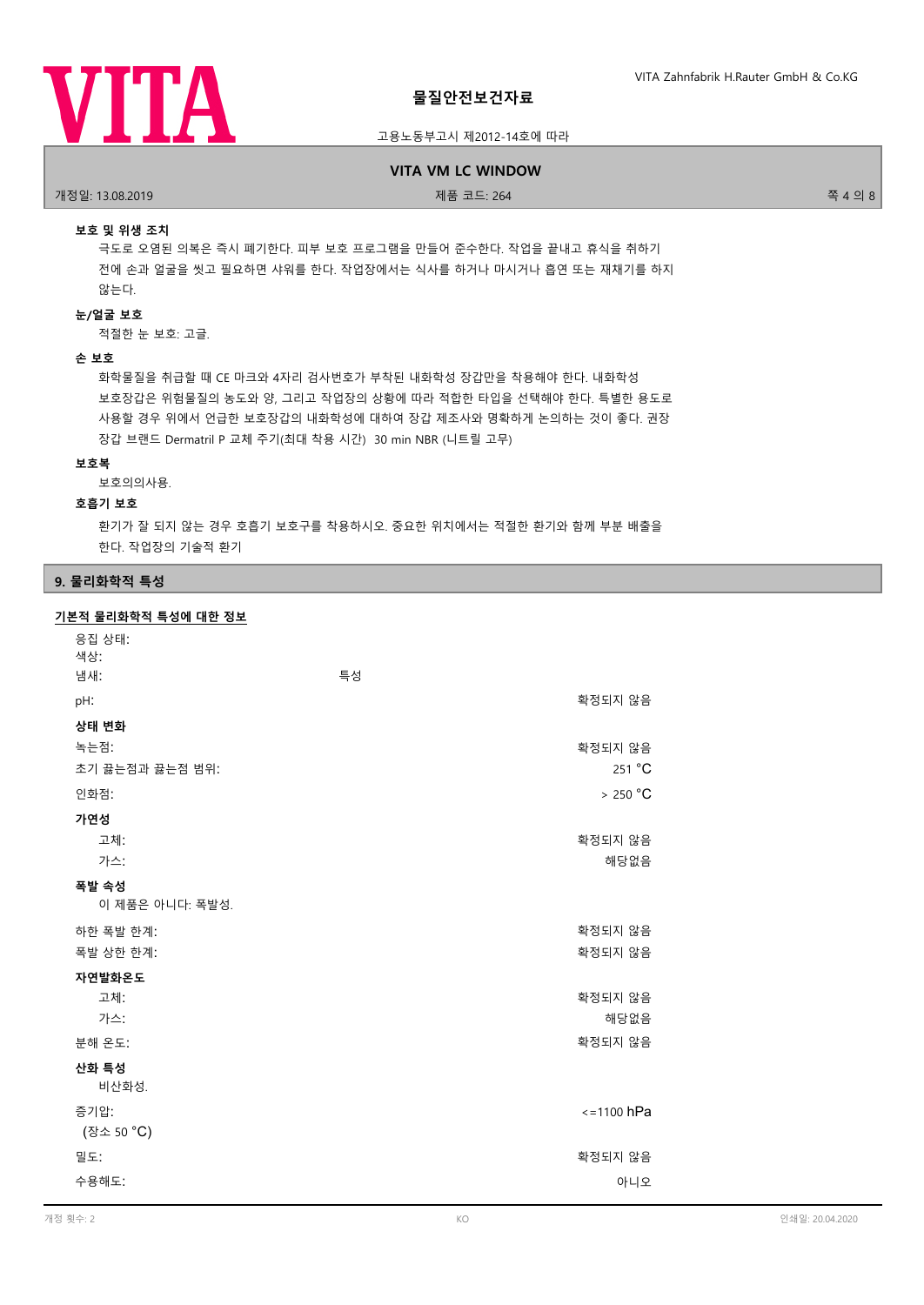

### 고용노동부고시 제2012-14호에 따라

|                        | <b>VITA VM LC WINDOW</b> |         |
|------------------------|--------------------------|---------|
| 개정일: 13.08.2019        | 제품 코드: 264               | 쪽 5 의 8 |
| 다른 용제에서 용해도<br>확정되지 않음 |                          |         |
| 분배 계수:                 | 확정되지 않음                  |         |
| 증기밀도:                  | 확정되지 않음                  |         |
| 증발률:                   | 확정되지 않음                  |         |
| <u>그 밖의 참고사항</u>       |                          |         |
| 고형 성분 함량:              | 98,5 %                   |         |

## **10. 안정성 및 반응성**

### **반응성**

규정에 따라 취급 및 저장될 경우, 유해 반응이 없음.

# **화학적 안전성**

본 제품을 통상의 상온에서 저장하면 안정함.

### **위험한 반응 가능성**

알려진 유해 반응은 없음.

### **피해야 할 조건**

없음/없음

#### **피해야 할 물질**

아무런 정보가 없다.

### **유해한 분해산물**

유해분해물은 알려지지 않음.

### **11. 독성에 관한 정보**

# **독성학적 영향에 대한 정보**

**급성 독성**

제공된 데이터에 근거해 분류 기준을 충족하지 않음.

| CAS 번호    | 명칭                                |                     |            |   |    |    |
|-----------|-----------------------------------|---------------------|------------|---|----|----|
|           | 노출 경로                             | 투여량                 |            | 종 | 출처 | 방법 |
| $79-41-4$ | Methacrylsäure                    |                     |            |   |    |    |
|           | 경구                                | <b>ATE</b><br>mg/kg | 500        |   |    |    |
|           | 경피                                | ATE<br>mg/kg        | 300        |   |    |    |
|           | 흡입 증기                             | ATE                 | 11 mg/l    |   |    |    |
|           | 흡입 에어로솔                           | ATE                 | $1,5$ mg/l |   |    |    |
| 2867-47-2 | 2-dimethylaminoethyl methacrylate |                     |            |   |    |    |
|           | 경구                                | <b>ATE</b><br>mg/kg | 500        |   |    |    |
|           | 경피                                | <b>ATE</b><br>mg/kg | 1100       |   |    |    |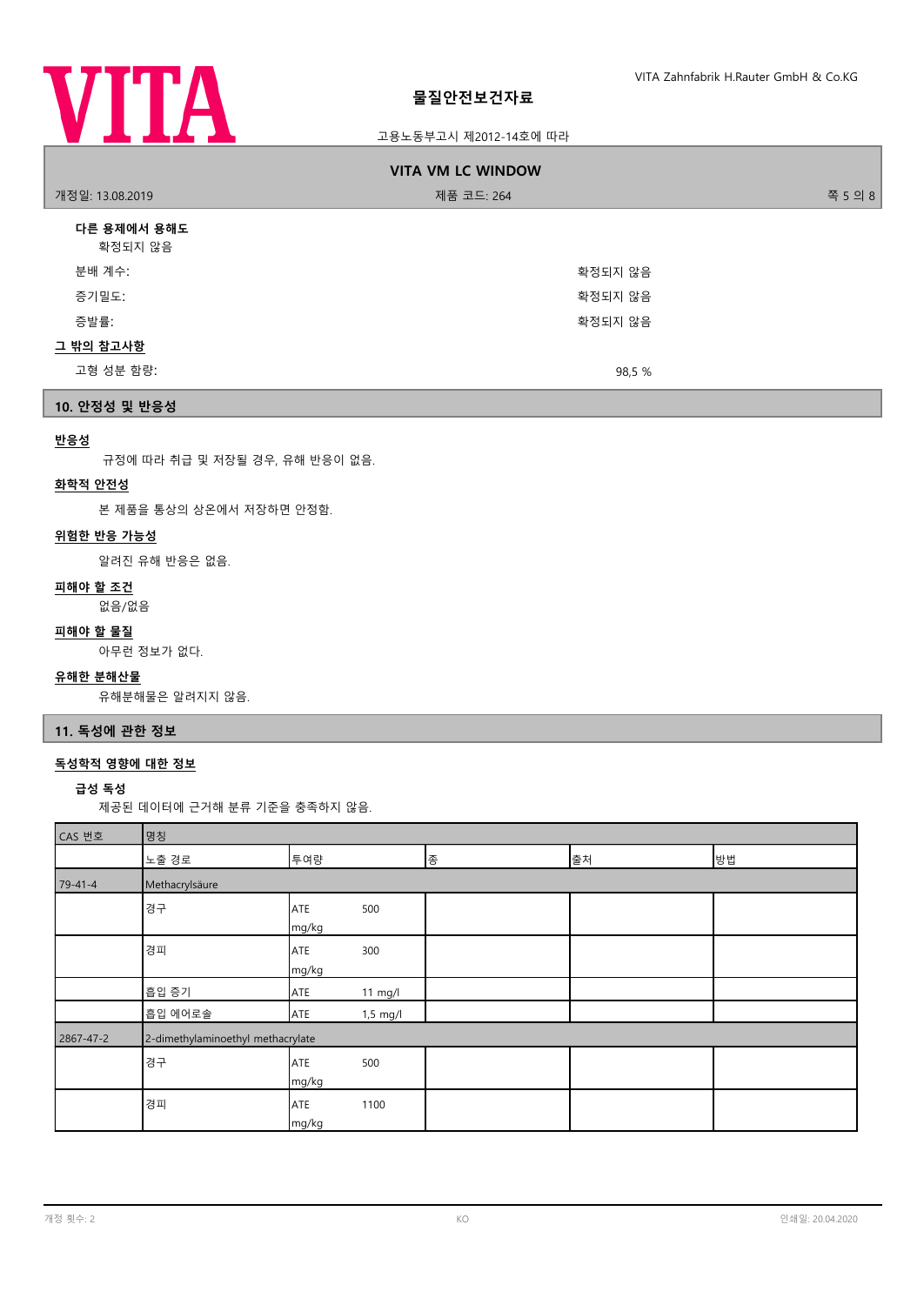

### 고용노동부고시 제2012-14호에 따라

#### **VITA VM LC WINDOW**

.<br>개정일: 13.08.2019 제품 프로그램을 제공하는 것이 제품 코드: 264 전 - 2018 제품 코드: 264 전 - 2018 제품 코드: 264 전 - 2018 제품 - 2018 제품 - 20

### **자극 및 부식작용**

눈에 심한 자극을 일으킴.

피부 부식성/피부 자극성: 제공된 데이터에 근거해 분류 기준을 충족하지 않음.

### **민감화 효과**

알레르기성 피부 반응을 일으킬 수 있음.

(7,7,9-Trimethyl-4,13-dioxo-3,14-dioxa-5,12-diaza-hexadecan-1,16-diol-dimethacrylat (mixture of isomers);

2-dimethylaminoethyl methacrylate)

#### **발암성, 변이원성 , 생식 독성**

제공된 데이터에 근거해 분류 기준을 충족하지 않음.

#### **STOT-단일 노출**

제공된 데이터에 근거해 분류 기준을 충족하지 않음.

#### **STOT-반복 노출**

제공된 데이터에 근거해 분류 기준을 충족하지 않음.

### **흡인 위해성**

제공된 데이터에 근거해 분류 기준을 충족하지 않음.

#### **테스트에 대한 추가 정보**

이 혼합물은 규정 (EC) No. 1272/2008 [CLP]의 의미에서 위험물질로 분류되어 있다.

### **12. 환경에 미치는 영향**

#### **독성**

장기적인 영향에 의해 수생생물에게 유해함.

#### **잔류성 및 분해성**

이 제품은 검사를 받지 않은 제품이다.

#### **생물농축성**

이 제품은 검사를 받지 않은 제품이다.

### **토양 이동성**

이 제품은 검사를 받지 않은 제품이다.

### **기타 유해 영향**

아무런 정보가 없다.

#### **추가 정보**

하수설비나 수환경으로 유출되지 않게 한다. 지하/지면으로 유출되지 않게 한다.

### **13. 폐기시 주의사항**

#### **폐기 방법**

#### **권장사항**

하수설비나 수환경으로 유출되지 않게 한다. 지하/지면으로 유출되지 않게 한다. 폐기물은 해당 법규에 따라 폐기하시오.

#### **오염된 포장**

오염된 포장물은 물질처럼 취급해야 한다. EWC/AVV에 따른 폐기물 코드/폐기물 지정

### **14. 운송에 필요한 정보**

#### **해상 운송 (IMDG)**

| UN-번호:               | No dangerous good in sense of this transport regulation. |
|----------------------|----------------------------------------------------------|
| UN 적정 배송 명칭 <u>:</u> | No dangerous good in sense of this transport regulation. |
| 운송 위험 등급:            | No dangerous good in sense of this transport regulation. |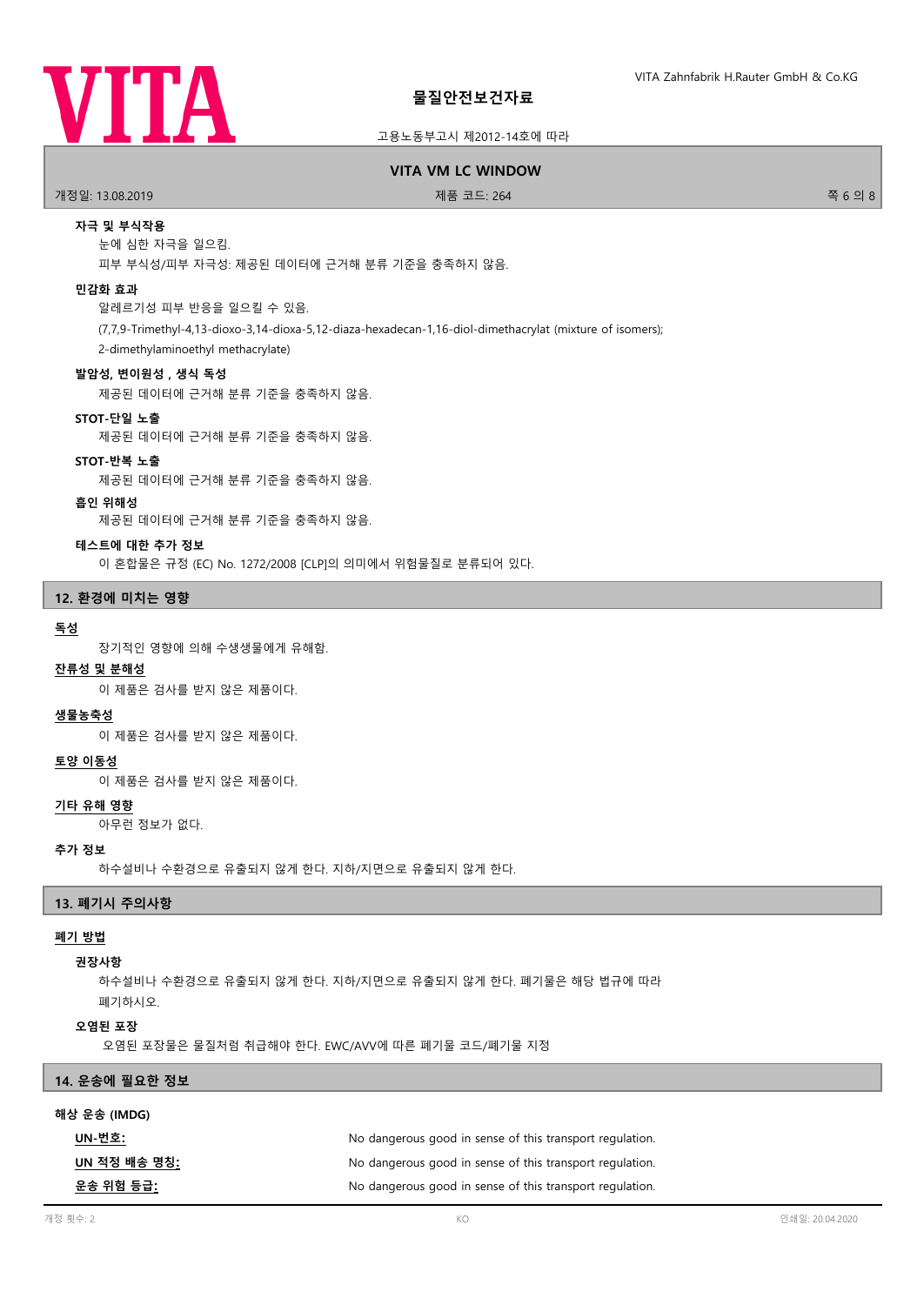

### 고용노동부고시 제2012-14호에 따라

| <b>VITA VM LC WINDOW</b>                               |                                                          |         |
|--------------------------------------------------------|----------------------------------------------------------|---------|
| 개정일: 13.08.2019                                        | 제품 코드: 264                                               | 쪽 7 의 8 |
| <u>용기등급:</u>                                           | No dangerous good in sense of this transport regulation. |         |
| 항공 운송 (ICAO-TI/IATA-DGR)                               |                                                          |         |
| UN-번호:                                                 | No dangerous good in sense of this transport regulation. |         |
| UN 적정 배송 명칭 <u>:</u>                                   | No dangerous good in sense of this transport regulation. |         |
| <u> 운송 위험 등급:</u>                                      | No dangerous good in sense of this transport regulation. |         |
| <u>용기등급:</u>                                           | No dangerous good in sense of this transport regulation. |         |
| 환경 유해성                                                 |                                                          |         |
| 환경에 유해함:                                               | 아니오                                                      |         |
| <u>사용자를 위한 특별 예방조치</u><br>아무런 정보가 없다.                  |                                                          |         |
| MARPOL 73/78 Annex II 및 IBC 코드에 따른 벌크(bulk) 운송<br>해당없음 |                                                          |         |
| 15. 법적 규제현황                                            |                                                          |         |

### **물질이나 혼합물에 대한 안전, 보건 및 환경 규정/법규**

| 0,173%            |
|-------------------|
| 0,173%            |
|                   |
| 청소년 고용 제한에 유의하시오. |
| 3 - 수질에 매우 유해함    |
| 알레르기성 과민 반응을 일으킴. |
|                   |

# **16. 그 밖의 참고사항**

### **약어 및 두문자어**

ADR: Accord européen sur le transport des marchandises dangereuses par Route (European Agreement concerning the International Carriage of Dangerous Goods by Road) IMDG: International Maritime Code for Dangerous Goods IATA: International Air Transport Association GHS: Globally Harmonized System of Classification and Labelling of Chemicals EINECS: European Inventory of Existing Commercial Chemical Substances ELINCS: European List of Notified Chemical Substances CAS: Chemical Abstracts Service LC50: Lethal concentration, 50% LD50: Lethal dose, 50% CLP: Classification, labelling and Packaging REACH: Registration, Evaluation and Authorization of Chemicals GHS: Globally Harmonised System of Classification, Labelling and Packaging of Chemicals UN: United Nations DNEL: Derived No Effect Level DMEL: Derived Minimal Effect Level PNEC: Predicted No Effect Concentration ATE: Acute toxicity estimate LL50: Lethal loading, 50%